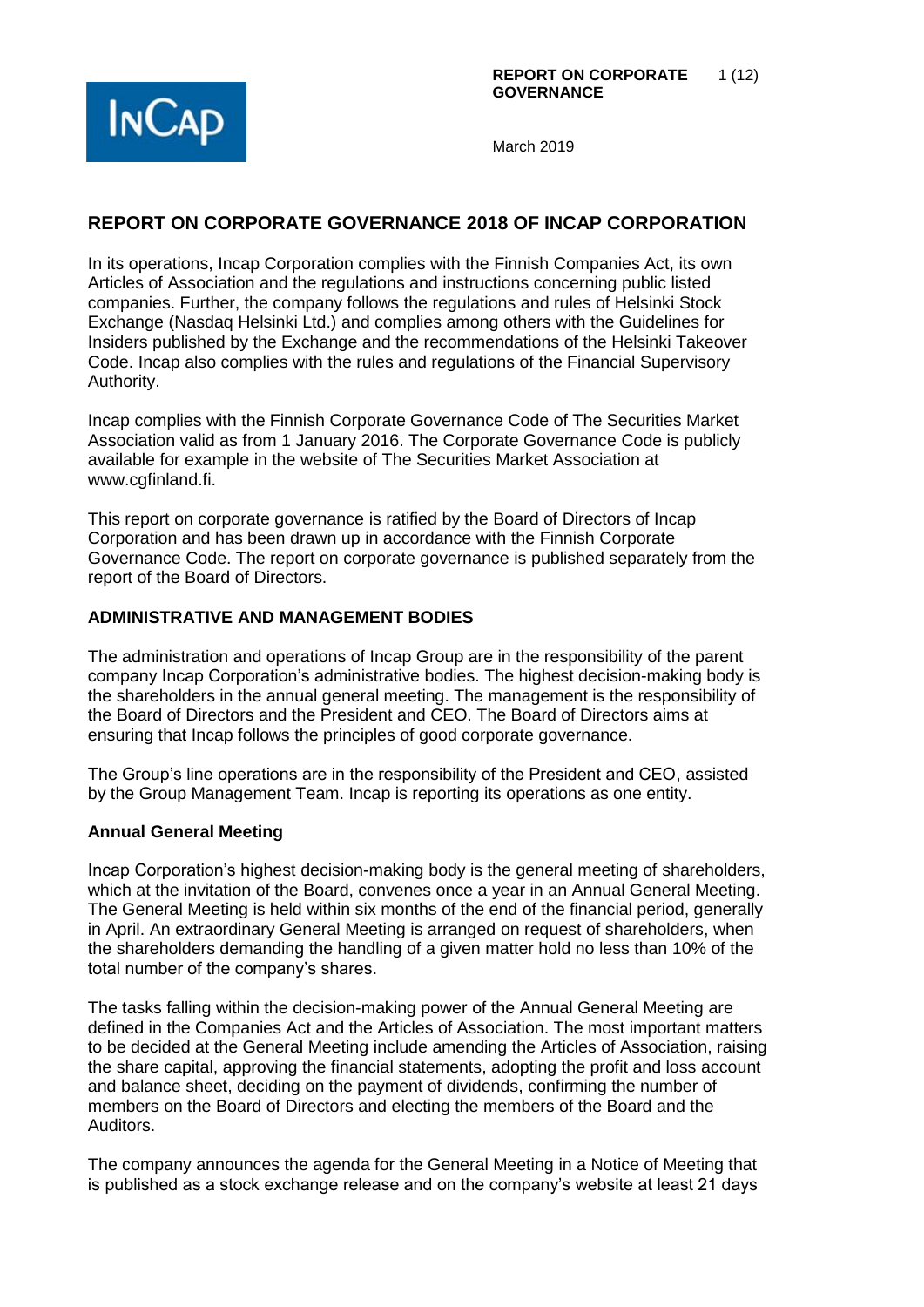

prior to the General Meeting. At the same time, the company publishes the total number of shares and votes on the date of the notice, the documents that will be presented to the General Meeting, the proposals of the Board or of another authorised body as well as eventual items that have been included in the agenda without any proposal for a decision to be made. The information is available on the company's website (www.incapcorp.com) at least until the end of the General Meeting.

The proposals for the composition and the remuneration of the Board of Directors as well as for the auditors are published in the Notice of Meeting, provided that the shareholders who have given the proposals are holding at least 10% of the votes conferred by the shares in the company and provided that the candidates have given their consent to being elected and that the company has received the information in good time so that the proposals can be included in the Notice of Meeting. Corresponding proposals given by shareholders with at least 10% of the votes after the publication of the Notice of Meeting are disclosed separately. The personal information on the candidates is published on the company's website.

The company will disclose on its website the date by which a shareholder must notify the company's Board of Directors of an issue that he/she demands to be addressed at the General Meeting. The date will be published by the end of the financial period preceding the General Meeting. The General Meeting is organised in the way that promotes, with the available reasonable means, the shareholders to participate in the meeting and to exercise their ownership rights effectively.

Present at the General Meeting are the President and CEO, the Chairman of the Board of Directors and all the members of the Board of Directors. Persons proposed to the Board will participate in the General Meeting that decides on their election. Also the Auditor is present.

The minutes of the General Meeting with results of the voting as well as the appendices to the minutes relating to the decisions of the General Meeting will be published on the company's website within two weeks after the General Meeting. Documents of the General Meeting will be kept on the company's website at least for a period of five years from the General Meeting in question.

Incap Corporation's Articles of Association do not contain redemption clauses and the company is not aware of shareholder agreements or agreements restricting the transfer of the company's shares.

> *In 2018, the Annual General Meeting was held on 17 April in Helsinki. A total of 23 shareholders participated, representing a total of 42.3% of the company's shares and votes.*

# **Board of Directors**

The administration of Incap Corporation and the due arrangement of its operations are attended to by the Board of Directors. The duty of the Board of Directors is to promote the best interest of the company and all its shareholders. The Annual General Meeting determines the number of members in the Board of Directors and elects the Directors.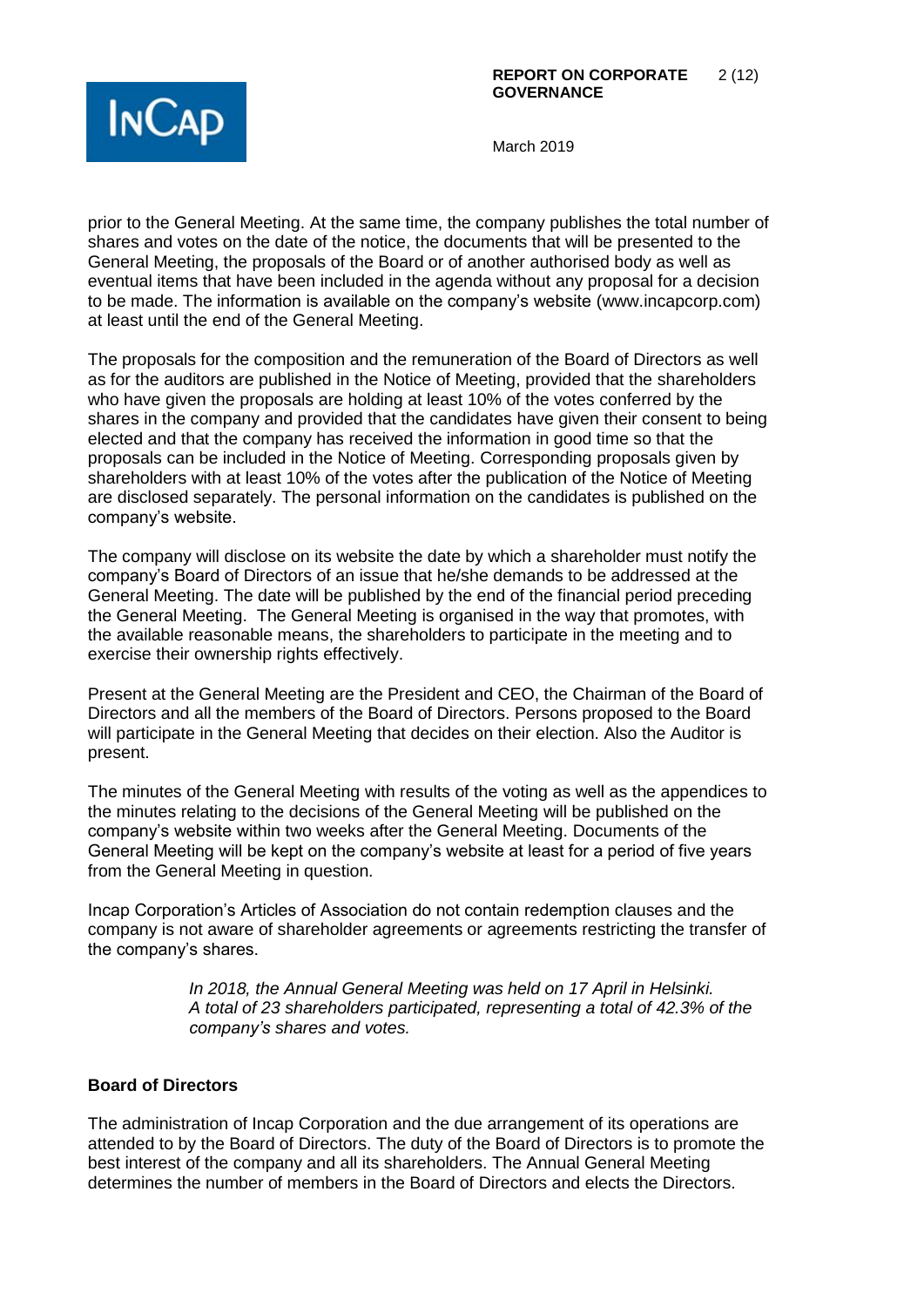

The proposal for the composition of the Board of Directors is prepared by the Board of Directors. Under the Articles of Association, the Board of Directors shall have from three to seven ordinary members. The term of office for members of the Board of Directors is one year and it commences from the date of the Annual General Meeting at which they are elected and ends at the close of the next Annual General Meeting. Directors can be re-elected.

When the number of Directors and the composition of the Board are decided, the diversity of the Board of Directors, the requirements set by the company's operations and the present development stage of the company shall be taken into consideration with the target to ensure an efficient management of the Board's tasks. Persons to be elected to the Board shall have the qualifications required by the duties and the possibility to devote a sufficient amount of time to attending to the duties. In order to ensure the diversity of the Board of Directors, the Board of Directors will consider the age, gender, education and experience of the candidates when preparing the proposal for the composition of the Board of Directors.

Incap aims to ensure that both genres are represented in the Board. In order to reach this goal, the company is searching for Board candidates of both genres and considers this goal specifically when evaluating the candidates.

When electing Board members, it is taken into consideration that the majority of the Directors must be independent of the company. In addition, at least two of the Directors representing this majority must also be independent of significant shareholders in the company. The Board is evaluating the independence of the members and informs who are independent of the company and who are independent of significant shareholders. For the evaluation of a member's qualifications and independence, a member shall give to the Board adequate information and inform also on the eventual changes in the information.

New members of the Board of Directors are introduced to the company's operations. The President and CEO will ensure that all Directors have access to sufficient information on the company's operations, operating environment and financial position.

Incap Corporation's Board of Directors steers and supervises the company's operational management. The most important tasks of the Board of Directors are to:

- decide on the Group's strategic objectives
- decide on the Group structure and organisation
- review and approve interim reports, half-year reports, business reviews, financial statement release, consolidated financial statements and the Report of the Board of Directors
- approve the Group's operating plan, budget and investment plan
- decide on mergers and acquisitions, divestments and other corporate restructuring
- decide on individual investments of strategic and financial importance and contingent liabilities according to the approval guidelines of the company
- approve the Group's financing agreements and contractual risks that are above average
- approve the Group's risk management and reporting procedures
- approve the Group's financing policy
- approve the framework of the Management team's terms of employment and pay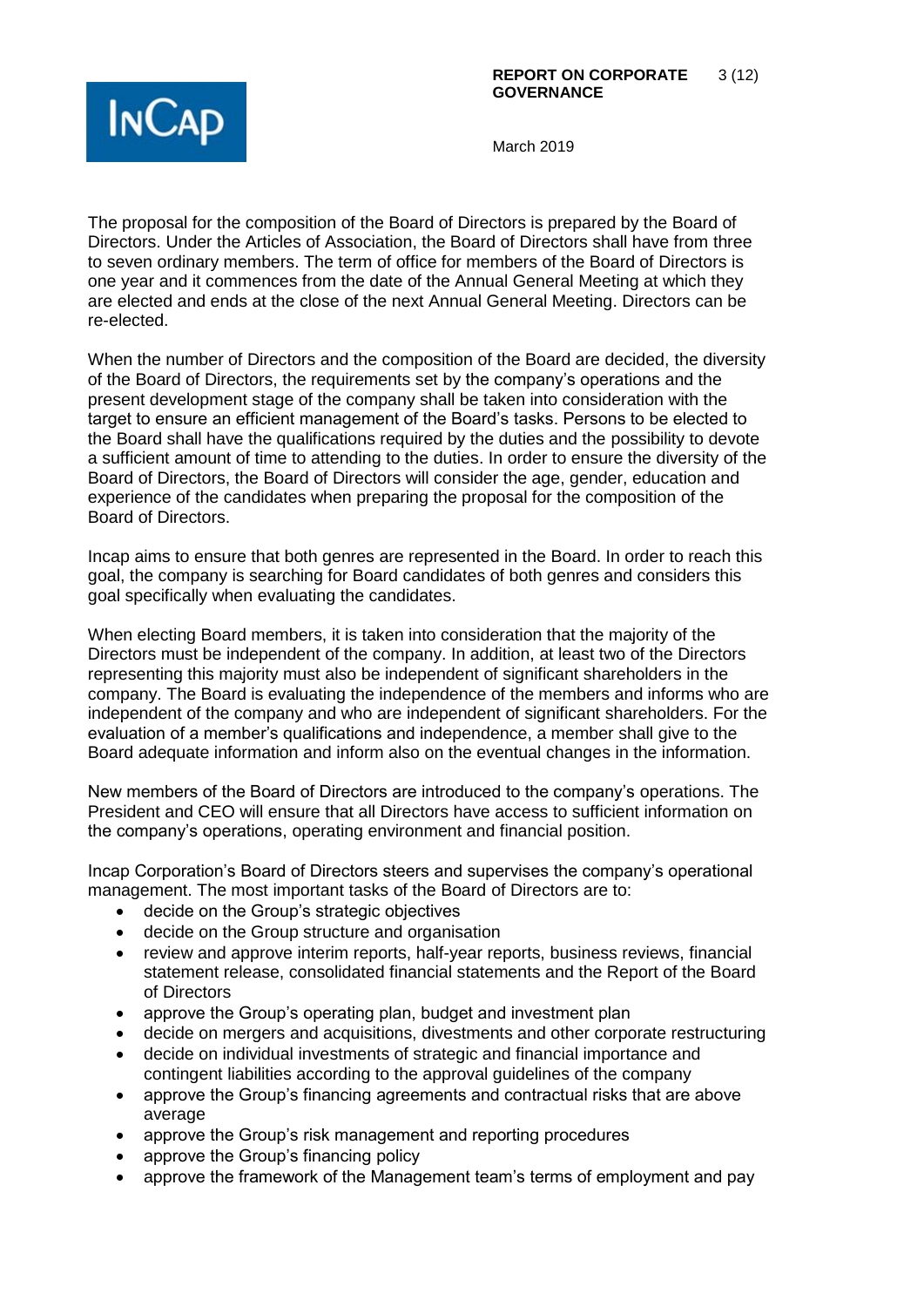

- decide on the Group's performance bonus system
- appoint the President and CEO and decide on his or her compensation
- ensure that the company's management system is functional.

The Board of Directors ensures that the company has specified guidelines for internal control and that the company is monitoring the proper functioning of the control. Further, the Board of Directors ensures that the company has specified the values that the company shall comply with in its operations.

The Board of Directors has drawn up written rules of procedure for its work, describing the major tasks, operating principles and decision-making procedures of the Board of Directors. The Board of Directors meets as required and it has a quorum when at least half of the members are present. The decisions are made by the statutory majority and in case the votes are even, the Chairman of the Board has the decisive vote. The Board will elect the Chairman among its members.

The Board of Directors draws up an action plan and annual calendar for the period between General Meetings. The plan includes among others the meeting schedule and the regular topics of the agenda. The number of the meetings during financial year as well as the average attendance of Directors at the meetings is recorded in the Report of the Board of Directors.

The Board conducts an annual evaluation of its performance and working methods using an internal self-assessment method.

The biographical details and holdings of the Directors as well as information on the remuneration paid to Directors and their other financial benefits for the financial year are published in the Annual Report and on the company's website.

Considering the scope of the company's operations the Incap Group does not have a Supervisory Board and the Board of Directors has not appointed committees.

The Board of Directors shall take care of the duties of an audit committee in accordance with the written rules of procedure for its work. In this role, the Board of Directors among others

- monitors the process of financial statement reporting
- monitors the efficiency of internal control and risk management
- reviews the description of the main features of the internal control and risk management systems in relation to the financial reporting process, which is included in the company's Corporate Governance Statement
- monitors the statutory audit of the financial statements and consolidated financial statements
- evaluates the independence of the statutory auditor or auditing firm, particularly the provision of related services to the company.

*The Annual General Meeting on 17 April 2018 resolved to elect three members to the Board of Directors. Carl-Gustaf von Troil was re-elected and Päivi Jokinen and Ville Vuori were elected as new members to seats on the Board of Directors. At its organising meeting, the Board of Directors elected Carl-Gustaf von Troil as Chairman of the Board.*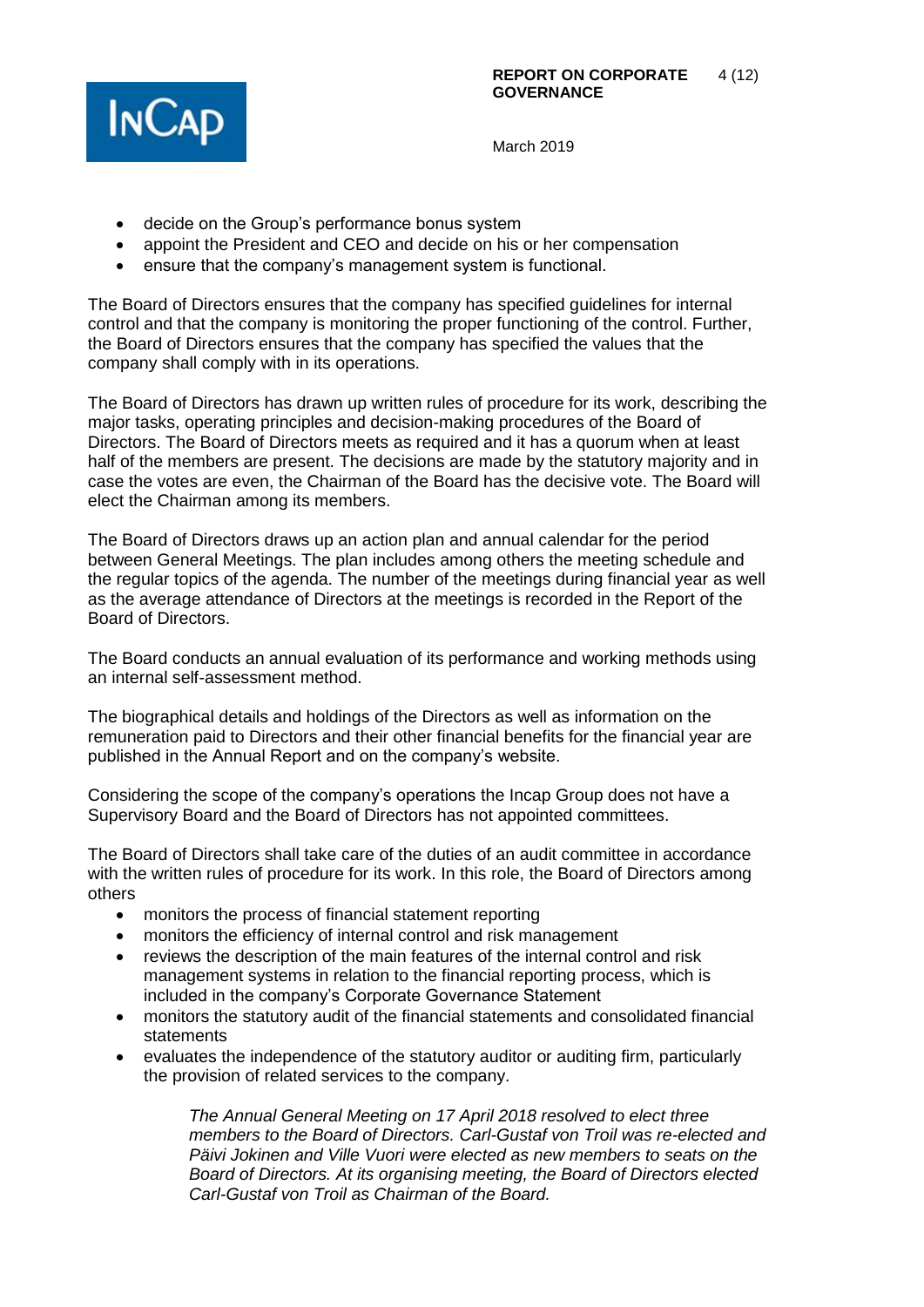

#### *Members of the Board 2018*

#### *Members until Annual General Meeting 17 April 2018*

*Johan Ålander, Chairman of the Board M.Sc. in Economics and Business Administration, born 1959 Managing Director of NIGA International AB, A non-executive director, independent of the company and its major shareholders Incap shares: -*

*Per Kristiansson M.Sc. (BA), born 1967 Managing Director of Vänerexpressen A non-executive director, independent of the company and its major shareholders Incap shares: –*

*Vesa Mäkelä M.Sc. (Eng.), MBA, born 1964 President and CEO of Incap Group 16 October 2017 – 25 June 2018 A non-executive director, independent of the company's major shareholders Incap shares: -*

*Carl-Gustaf von Troil B.Sc. (Eng.), born 1954 Member of the Board at United Bankers, partner and asset manager at UB Wealth management, Member of the Board at Oy Kontino Ab A non-executive director, independent of the company and its major shareholders. Incap shares (direct ownership and holding of interest parties): 40,604* 

#### *From the Annual General Meeting 17 April 2018*

*Carl-Gustaf von Troil, Chairman of the Board B.Sc. (Eng.), born 1954 Member of the Board at United Bankers, partner and asset manager at UB Wealth management, Member of the Board at Oy Kontino Ab A non-executive director, independent of the company and its major shareholders. Incap shares (direct ownership and holding of interest parties): 40,604*

*Päivi Jokinen M. Sc. (Econ), born 1968 Vice President at Stora Enso Consumer Board Division Member of the Advisory Council of the private equity company Bocap A non-executive director, independent of the company and its major shareholders Incap shares (direct ownership and holding of interest parties): –*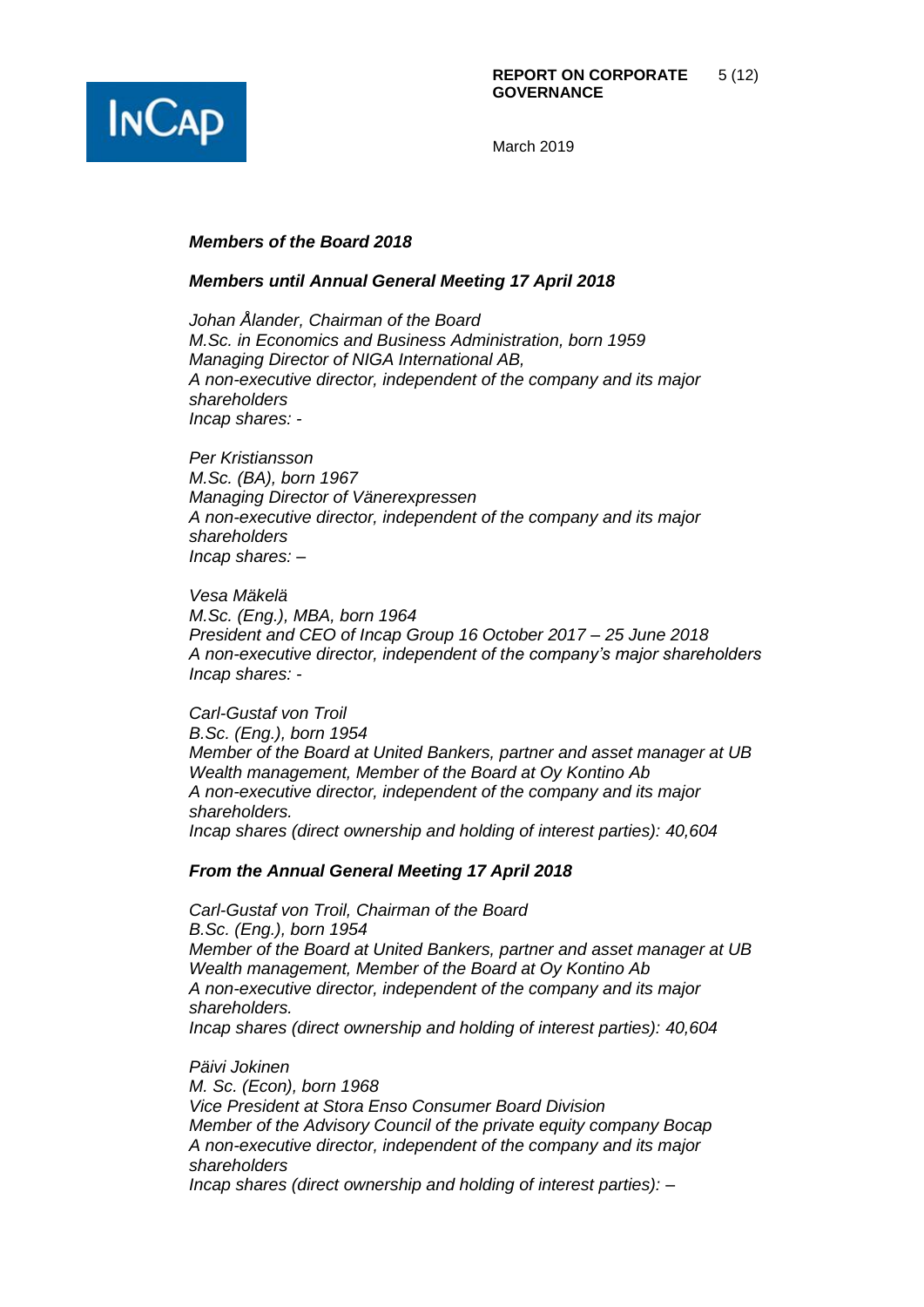

*Ville Vuori B.Sc. (Eng.), eMBA, born 1973 CEO of Kemppi Oy. President and CEO of Incap Group during 2014-2017 A non-executive director, independent of the major shareholders. Incap shares (direct ownership and holding of interest parties): –*

*The Board of Directors convened 14 times in 2018 and the average attendance was 100%.*

*Attendance in meetings and Company shares on 31 December 2018*

| <b>Board member</b>       | Attendance | Number of shares |
|---------------------------|------------|------------------|
| Carl-Gustaf von Troil     | 14/14      | 40 604           |
| Per Kristiansson          | 4/4        |                  |
| Vesa Mäkelä               | 4/4        |                  |
| Johan Ålander             | 4/4        | 0                |
| Päivi Jokinen             | 10/10      | O                |
| <i><b>Ville Vuori</b></i> | 10/10      |                  |

# **President and CEO**

The company's line operations are managed by the President and CEO, who carries out his or her duties in accordance with the Companies Act, other applicable legislation and instructions and regulations given by the Board. The President and CEO informs the members of the Board of Directors of the development of the company's business operations and financial position. The President and CEO is responsible for the legality of the company's operations and accounting and the reliable organisation of treasury management.

The President and CEO is appointed by the Board of Directors, which decides on the President and CEO's salary and other benefits. The terms and conditions of the President and CEO's employment are specified in writing in his or her written employment contract that is approved by the Board of Directors. The employment contract further specifies the financial benefits of the service, including the CEO's severance package and any other compensation. The Chairman of the Board of Directors is the President and CEO's supervisor. The President and CEO is participating in Board meetings as a presenting officer, but is not a Board member.

The biographical details and the holdings of the President and CEO are disclosed in the Annual Report and on the company's website in the same extent than the respective information of Board members. In addition, the company publishes the President and CEO's salary and other financial benefits included in his or her contract, shares and stock options received as remuneration, retirement age and the criteria for determining his or her pension, period of notice and the terms and conditions of salary for the period of notice and eventual other compensation payable on the basis of termination.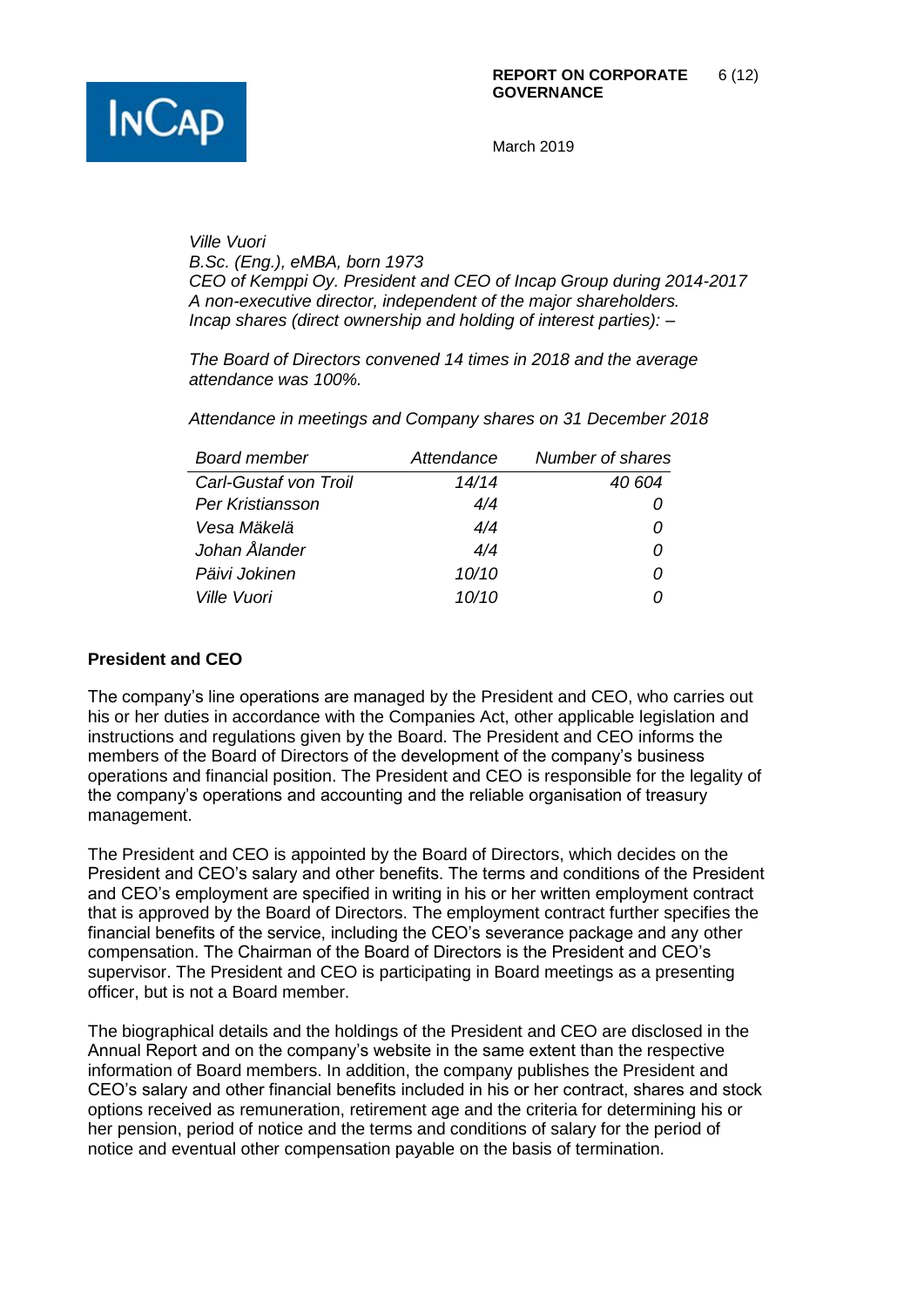

*As the President and CEO of Incap Group served in 2018 Vesa Mäkelä, M.Sc. (Eng.), MBA until 25 June 2018. Otto Pukk, M.Sc. (Ec.) served as an interim President end CEO 25 June - 18 September and after that as a President and CEO.* 

### **Other management**

The Incap Group's Management team assists the President and CEO in the management of line operations and participates in the preparation of matters that are to be dealt with by the Board of Directors. In addition to the President and CEO, the Management team includes the executives in charge of the company's different functions. The members of the Management team are appointed by the President and CEO, who also decides on the terms and conditions of the employment and salaries of the Management Team's members following the principles determined by the Board of Directors. The Management team meets regularly under the direction of the President and CEO, following the general guidelines of the Board of Directors.

The composition of the Management team with the members' biographical details and areas of responsibility as well as the members' holdings are disclosed in the Annual Report and on the company's website.

# *Management team members, their responsibilities and Company shares 31 December 2018*

| Member                  | Responsibility                       | Number of<br>shares |
|-------------------------|--------------------------------------|---------------------|
| Otto Pukk               | Interim president and CEO, President |                     |
|                         | and CEO as from 25 June 2018,        |                     |
|                         | <b>Estonian operations</b>           |                     |
| <b>Murthy Munipalli</b> | Indian operations                    | 0                   |
| Tero Lehtonen           | CFO 2 Jan $-$ 8 August 2018          | 0                   |
| Vesa Mäkelä             | President and CEO until 25 June 2018 | 0                   |

*Otto Pukk joined Incap on 17 November 2015 and serves as the Managing Director of Incap's operations in Estonia. He is M.Sc. (Econ). He was appointed President and CEO on 18 September after acting as interim President and CEO since 25 June 2018. Otto Pukk does not hold any of Incap Corporation's shares.* 

*Murthy Munipalli has been in charge of Incap's operations in India as from 2011. He came to serve at Incap in 2008 acting first as director for the sales and marketing in India. In January 2010 he was appointed to director of the business unit Energy Efficiency Asia. Munipalli is M.Sc. (IT) and he has also MBA in marketing. Murthy Munipalli does not hold any of Incap Corporation's shares.* 

*On 23 November 2018 Incap announced that Antti Pynnönen, M.Sc. (Econ) was appointed Chief Financial Officer and the Management Team member as from 21 June 2019.*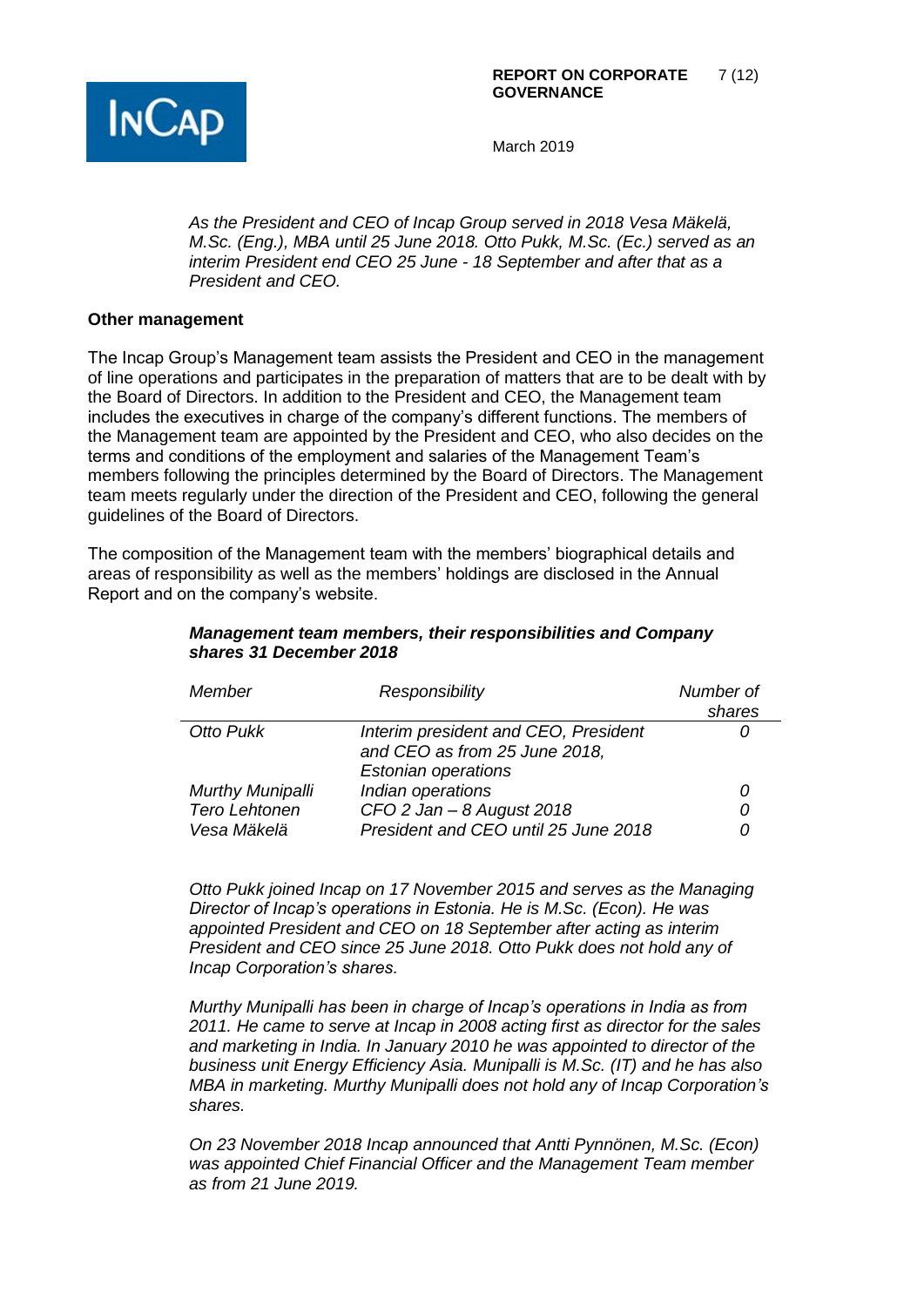

*At the close of the financial year 2018 the Board members and their interest parties, the President and CEO and the Management Team own a total of 40,604 shares. The company has no share-based remuneration programs and members of the Board of Directors and the Management Team have no stock options.*

Information on the remuneration and other financial benefits of the Board of Directors as well as the total number of shares and stock options held by the President and CEO and the Management Team are published in the Annual Report and on the company's website.

## **MAIN FEATURES OF INTERNAL CONTROL AND RISK MANAGEMENT SYSTEMS RELATING TO FINANCIAL REPORTING PROCESS**

The objective of Incap Corporation's internal control and risk management is to ensure that the company operates efficiently and profitably, that the information is reliable and that the regulations and operating principles are observed. The objective is further to identify, evaluate and follow-up the risks related to the company's business.

The Board of Directors at Incap Corporation is responsible for determining operating principles for internal control, as well as for monitoring the efficiency of instructions and control. Internal control at Incap is implemented at different levels of the company by the Board of Directors, the management and Incap's personnel.

The objective of internal control is to ensure that

- Operations are effective, functional and in line with the strategy.
- Financial reporting and information given to the management are reliable, complete and up-to-date.
- Financial reports issued by the company give substantial and correct information on the company's financial position.
- The company operates according to specified internal operating instructions.
- The Group follows laws and regulations, as applicable.

Internal control relating to the financial reporting process is a part of the Group's internal control system. The consolidated financial statement of Incap is prepared in accordance with the international financial reporting standards approved by the European Union. The financial statement includes also the additional information required by the Finnish Accounting Standards and Companies Act. The financial statement of the parent company is prepared in accordance with the Finnish Accounting Standards.

# **Financial reporting process at Incap**

The Group's subsidiaries report to the Group's shared reporting system on monthly basis. Reported figures are reviewed by finance departments both in the Group and in the subsidiaries. Part of the tasks of the Group's finance department has been outsourced to a partner, who is taking care of the book-keeping and reporting of the Finnish parent company, among others. External and internal accounting and reporting of the subsidiaries is taken care by the local finance departments. The Group's finance department is preparing reports on Actual and Estimated to be included in the monthly meeting material for the Board of Directors. The Group's finance and administration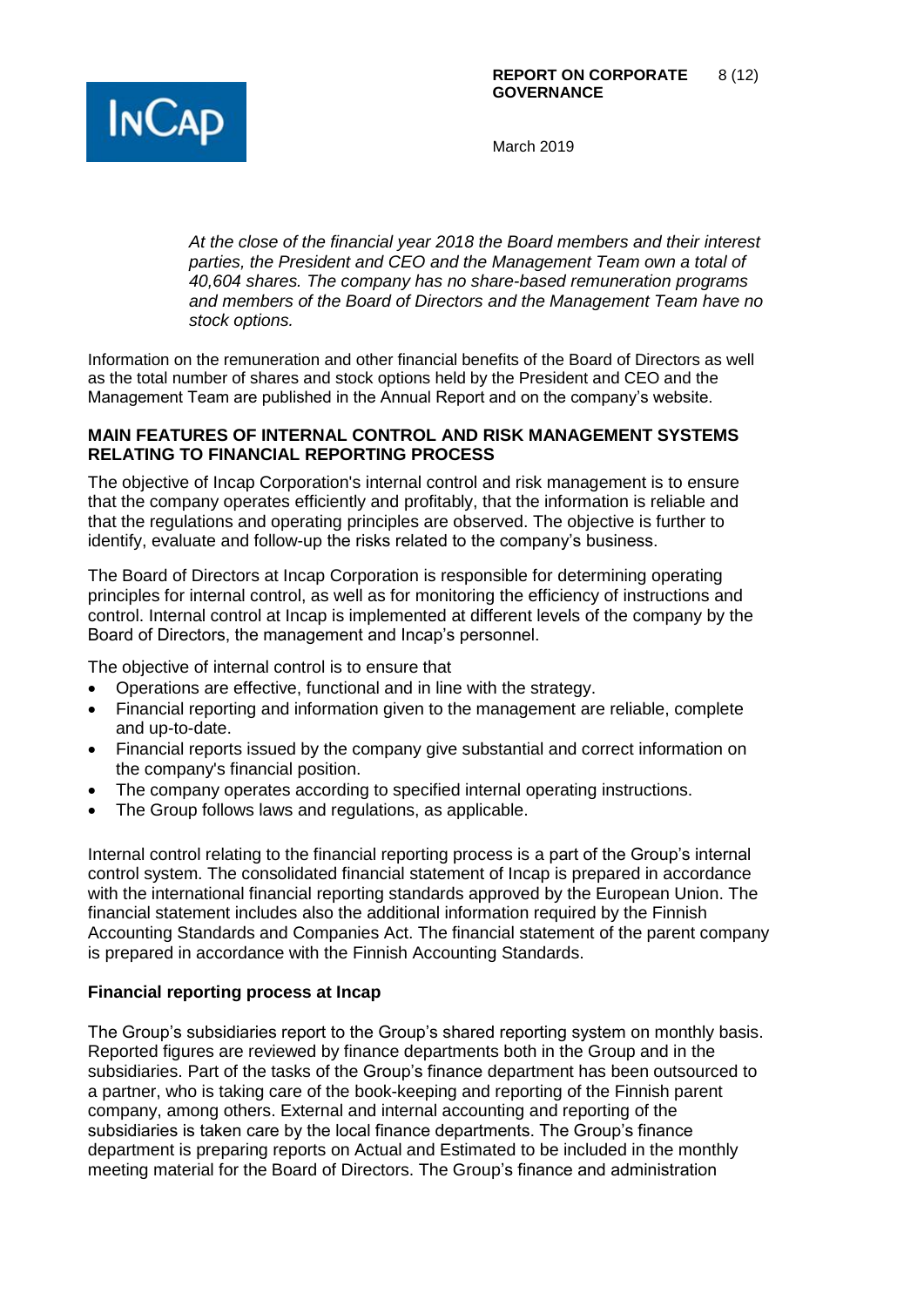

monitors the observance of reporting and control processes. All finance functions also monitor the validity of external and internal financial reporting.

The Group's finance department prepares the consolidated financial statement and is responsible for the interpretation and application of financial statement standards. Common accounting principles for the Group have been determined based on the standards. The Group's finance and administration gives instructions to the organisation on the main principles of monthly reporting and is in charge of special instructions for reporting relating to budgeting and estimates. The Group's finance and administration further shares internal information on processes and practices connected with the financial reporting and organises targeted training to other organisation on them when necessary.

### **Roles and responsibilities**

The Board of Directors has the final responsibility for the appropriate organisation of internal control relating to the financial reporting. The Board of Directors reviews and approves the financial statements, interim reports and other regulated financial reports. President and CEO, and the directors of subsidiaries are responsible for implementation of internal control relating to financial statement reports. In this task they are supported by the Group's finance and administration.

The Group's President and CEO is responsible for maintaining an efficient control environment. He/she is arranging internal control and risk management in practice. President and CEO is responsible for the legality of book-keeping practices and that the company's finance and administration is run reliably and with competence. The Group's directors and personnel promote the efficient internal control of the financial reporting process with their own actions.

# **Control**

The control environment of the Group is based on the corporate principles and values. In operative units the Group-level instructions are observed, including among others guidelines for book-keeping and reporting as well as principles for risk management and internal control relating to financial reporting. President and CEO and the directors of different functions are responsible for arranging adequate control actions, as well as training related to the observance of instructions in their units. Moreover, they shall are responsible for ensuring that book-keeping and administration in their own areas of responsibility comply with the laws, Group's operating principles and the instructions and orders given by the Board of Directors at Incap Corporation. The related control actions are operational instructions and practices, which ensure the implementation of the management's orders. These actions include, for instance, approvals, authorisations, inspections, balancing, performance monitoring, protection of property and division of tasks.

Own operations in the company are monitored continuously also by means of separate evaluations, such as internal audits and audits of the accounts, supplier audits made by customers, as well as external and internal quality audits.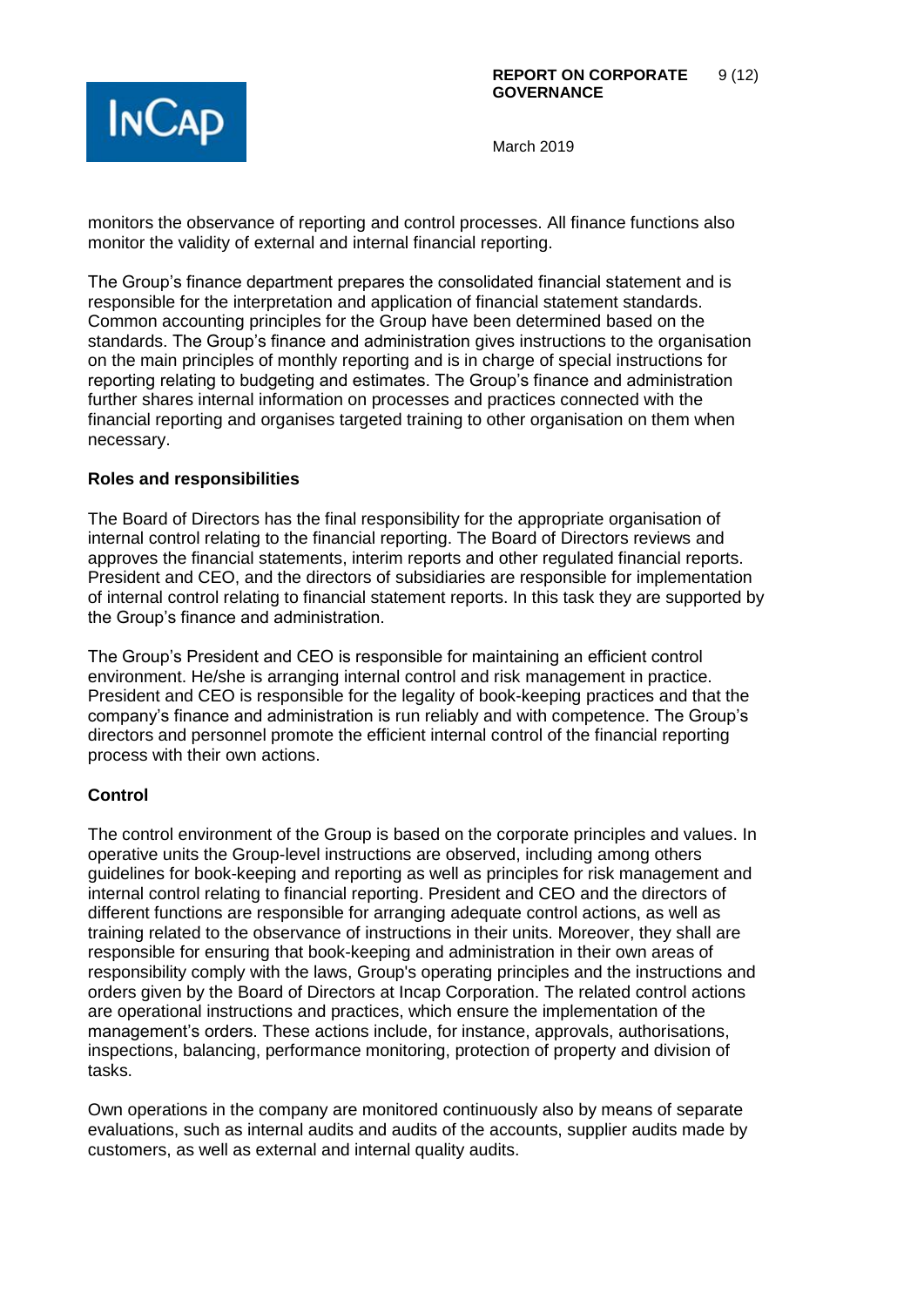

Control of financial reporting is performed by the Board of Directors, the auditors, President and CEO, Group's management team and the Group's finance departments. The monitoring is done continuously, as a part of daily duties or on specific assignment.

The Group aims at integrating control in all daily operations. Efficient internal control presupposes that the duties at job are divided in an appropriate manner and that eventual risky combinations of duties are eliminated. Tools for control are among others the Grouplevel instructions, checkpoints of financial reporting, instructions for book-keeping and reporting as well as the Group's regular business reviews.

The Group has no specific organisation for internal auditing due to the scope of its business. The internal audit is organised so that the needed audit service is acquired from an external auditing service provider selected by the Group's Board of Directors. The service provider, usually an authorised public accountant, shall be independent, competent and fitted with adequate resources.

### **Evaluation of risks and control actions**

Evaluation of risks related to the financial reporting is part of the Group's comprehensive system for internal control and risk management. For identifying the risks related to the financial reporting Incap has determined targets for financial reporting. The purpose of the risk evaluation process is to identify and analyse the risks in the financial reporting process as well as to determine the means for managing the risks.

To manage the risks, control actions are set to all levels of the organisation. Especially the personnel in finance and administration have a remarkable role, as the control actions in their responsibility are focusing in a multi-dimensional way to business units and functions of the Group.

# **RELATED PARTY TRANSACTIONS**

Incap evaluates and monitors transactions concluded between the company and its related parties and ensures that any conflicts of interest are taken into account appropriately in the decision-making process of the company. The company will keep a list of parties that are related to the company. The company ensures that it determines and identifies the related parties and respective transactions.

The decision-making procedure applied in connection with related-party transactions is described annually in the Corporate Governance Statement. The related-parthy transactions are reported in the Report of the Board of Directors and in the annexes to the financial statements. Certain related-party transactions are disclosed in accordance with the rules of the Stock Exchange.

> *Incap Corporation does not have related-party transactions that are material to the company or deviate from the company's normal business operations or are not made on market equivalent terms.*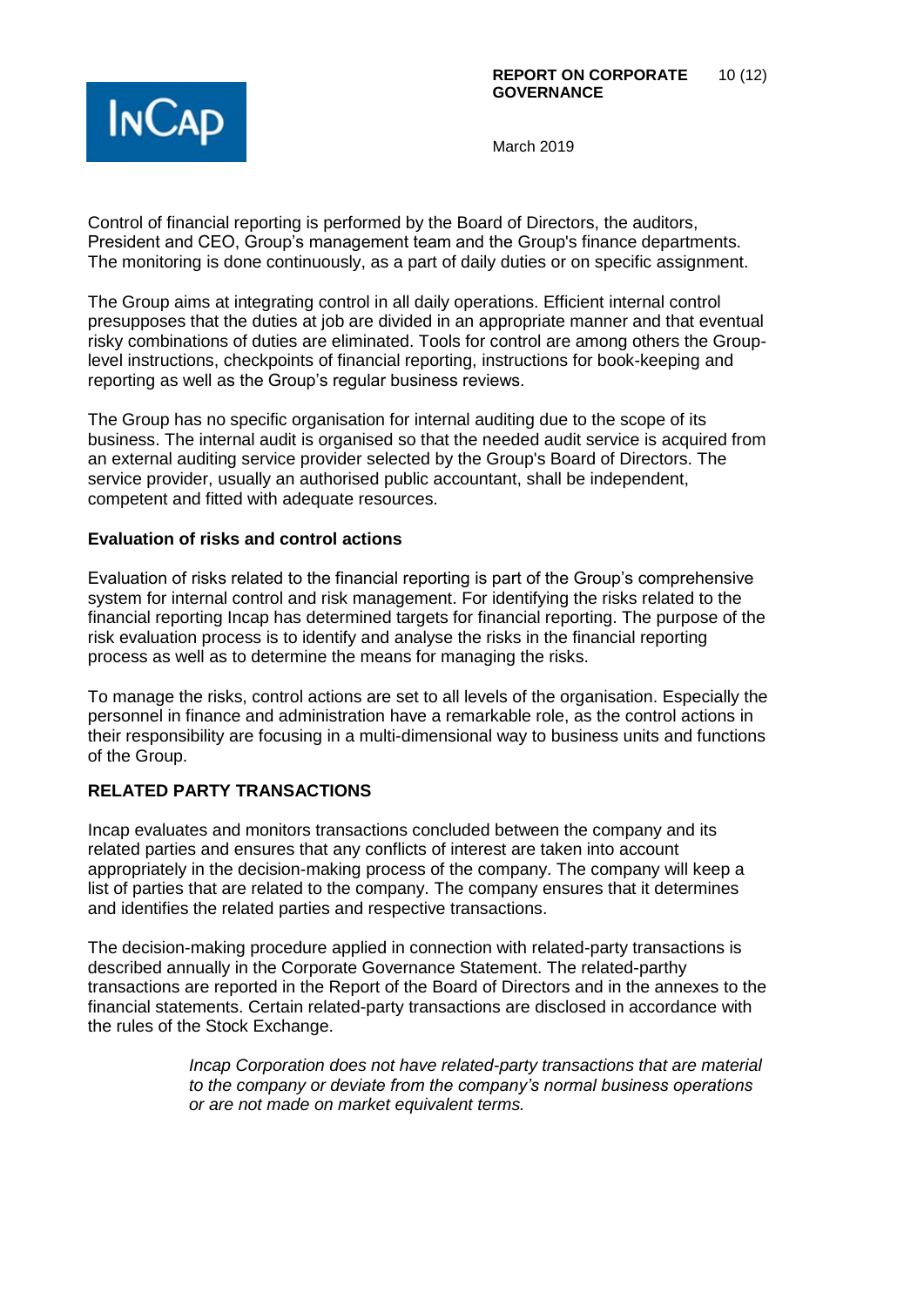

# **INSIDERS**

The Incap Group's Guidelines for Insiders comply with the Nasdaq Helsinki Ltd's Guidelines for Insiders, which came into effect on 3 January 2018, and they have been posted on the company's website. The Guidelines for Insiders have been distributed to all insiders and compliance with the Guidelines is supervised by, for example, inspecting the information on and trading by insiders once a year.

Trading by Incap's insiders is forbidden 30 days before the release of an interim report, a half-year report, a financial statement bulletin or any other periodically disclosed financial report. An appropriate time for trading is within 28 days of the publication of an interim report, a half-year report, a financial statement bulletin or any other periodically disclosed financial report, provided that the insider does not at that time possess any other inside information, such as on a project that is under preparation. If an insider wishes to trade outside of this appropriate trading period, he/she must negotiate with the person responsible for insider issues at Incap before placing orders.

The restriction on trading ends when the interim report, the half-year report, the financial statement bulletin or any other periodical financial report is published. Members of the Board of Directors and the Management Team as well as the secretary of the Board of Directors must always turn to the person responsible for insider issues to verify whether it would be appropriate for them to trade in shares before placing orders.

Persons who become insiders due to their involvement in a project are not permitted to trade in Incap shares or warrants while they are project-specific insiders.

Managers at Incap Corporation shall notify all transactions with the share of Incap on their own behalf to the company and to the Financial Supervisory Authority during 3 working days after the transaction. The related party to the manager shall accordingly notify the company and the Financial Supervisory Authority during 3 working days after the transaction on their own behalf. The company shall disclose a release on the transactions of the managers and related parties without delay, however during 3 working days after the transaction at the latest.

Incap maintains an insider register of persons subject to disclosure obligation (members of the Board of Directors and the Management Team) as well as of persons who regularly have access to inside information due to their positions or tasks (secretary to the Board, finance team managers) as well as of other persons who work with the company on the basis of some other agreement and have regular access to the inside information.

Incap further maintains a project-specific insider register on persons to whom the company discloses project-specific inside information.

# **AUDIT**

The primary purpose of the audit is to confirm that the financial statements give a true and fair view of the company's result of operations and financial position. In addition, the Auditor inspects the legality of the company's administration.